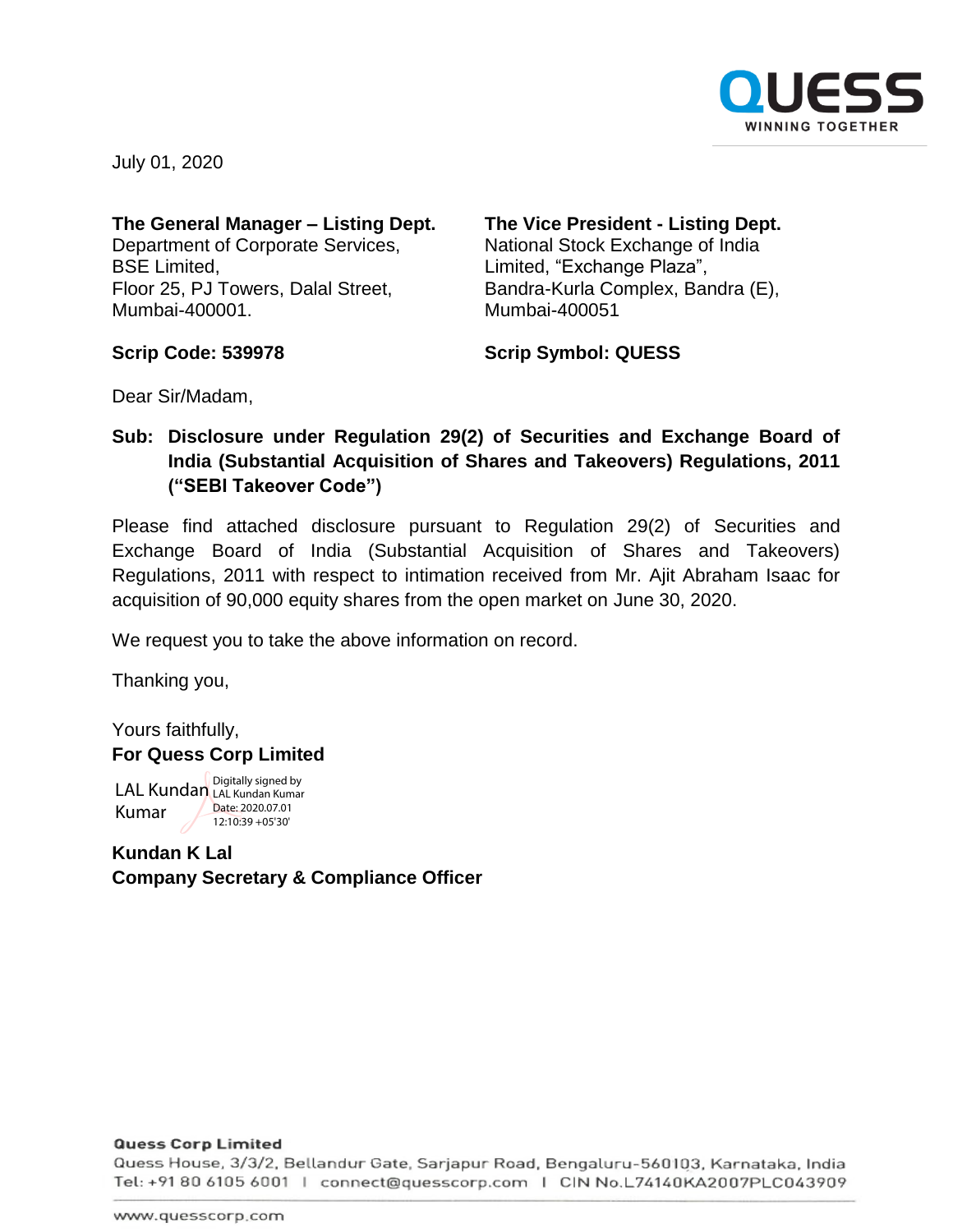July 01, 2020

| The General Manager -          | <b>The Vice President -</b>    |
|--------------------------------|--------------------------------|
| <b>Listing Dept.</b>           | <b>Listing Dept.</b>           |
| <b>Department of Corporate</b> | <b>National Stock Exchange</b> |
| Services,                      | of India Limited,              |
| <b>BSE Limited,</b>            | "Exchange Plaza",              |
| Floor 25, PJ Towers, Dalal     | Bandra-Kurla Complex,          |
| Street,                        | Bandra (E),                    |
| Mumbai-400001.                 | Mumbai-400051                  |

The Compliance Officer **Quess Corp Limited** 3/3/2, Bellandur Gate, Sarjapur Main Road, Bengaluru- 560103

Dear Sir/Madam,

**Scrip Code: 539978**

# **Sub: Disclosure under Regulation 29(2) of Securities and Exchange Board of India (Substantial Acquisition of Shares and Takeovers) Regulations, 2011 ("SEBI Takeover Code")**

**Scrip Symbol: QUESS**

Please find attached the disclosure under Regulation 29(2) of Securities and Exchange Board of India (Substantial Acquisition of Shares and Takeovers) Regulations, 2011, in connection with the acquisition of 90,000 equity shares from open market on June 30, 2020.

You are requested to take note of the same on your records.

Thanking you,

Yours faithfully,

**Sd/-**

**\_\_\_\_\_\_\_\_\_\_\_\_\_\_\_\_\_\_ Ajit Abraham Isaac**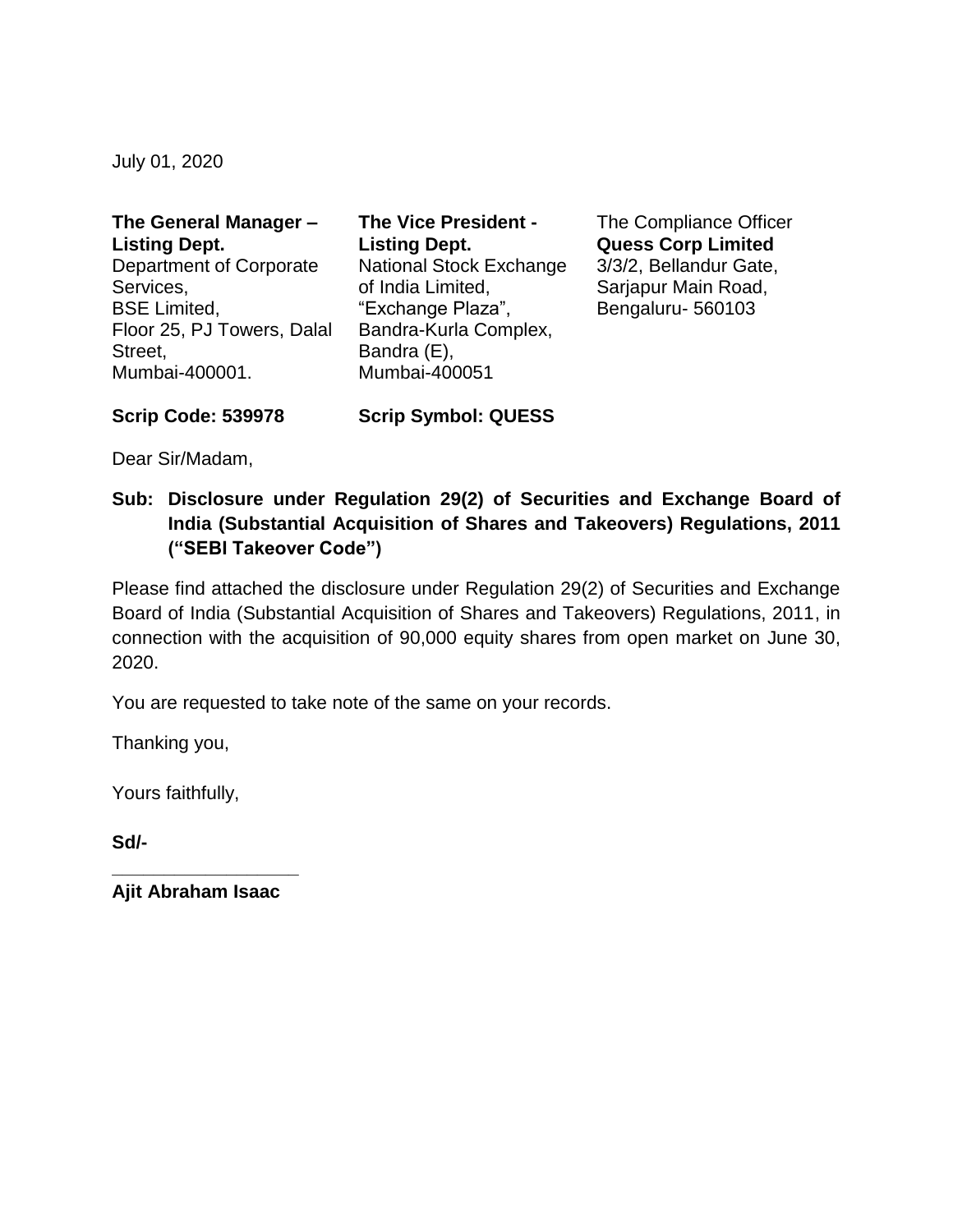# **Format for disclosures under Regulation 29(2) of SEBI (Substantial Acquisition of Shares and Takeovers) Regulations, 2011**

| acquirer                   | Name(s) of the acquirer and Persons<br>Acting in Concert (PAC) with the<br>Whether<br>the<br>acquirer<br>belongs<br>to<br>Promoter/Promoter group<br>Name(s) of the Stock Exchange(s)                                                                         | Mr. Ajit Abraham Isaac<br>Yes                  |                |                   |  |  |
|----------------------------|---------------------------------------------------------------------------------------------------------------------------------------------------------------------------------------------------------------------------------------------------------------|------------------------------------------------|----------------|-------------------|--|--|
|                            |                                                                                                                                                                                                                                                               |                                                |                |                   |  |  |
|                            |                                                                                                                                                                                                                                                               |                                                |                |                   |  |  |
|                            |                                                                                                                                                                                                                                                               |                                                |                |                   |  |  |
|                            |                                                                                                                                                                                                                                                               |                                                |                |                   |  |  |
|                            |                                                                                                                                                                                                                                                               |                                                |                |                   |  |  |
|                            |                                                                                                                                                                                                                                                               | BSE Limited & National Stock Exchange of India |                |                   |  |  |
| where the shares of TC are |                                                                                                                                                                                                                                                               | (NSE)                                          |                |                   |  |  |
| Listed                     |                                                                                                                                                                                                                                                               |                                                |                |                   |  |  |
|                            | Details of the acquisition / disposal as                                                                                                                                                                                                                      | Number                                         | % w.r.t. total | % w.r.t. total    |  |  |
| follows                    |                                                                                                                                                                                                                                                               |                                                | share/voting   | diluted           |  |  |
|                            |                                                                                                                                                                                                                                                               |                                                | capital        | share/voting      |  |  |
|                            |                                                                                                                                                                                                                                                               |                                                | wherever       | capital of the TC |  |  |
|                            |                                                                                                                                                                                                                                                               |                                                | applicable(*)  | $(***)$           |  |  |
| <b>Before</b>              | acquisition<br>under<br>the                                                                                                                                                                                                                                   |                                                |                |                   |  |  |
|                            | consideration, holding of:                                                                                                                                                                                                                                    |                                                |                |                   |  |  |
|                            | a) Shares carrying voting rights                                                                                                                                                                                                                              | 1,84,96,711                                    | 12.53%         | 12.53%            |  |  |
|                            | of<br>b) Shares<br>the<br>nature<br>in.                                                                                                                                                                                                                       |                                                |                |                   |  |  |
|                            | encumbrance (pledge/ lien/ non-                                                                                                                                                                                                                               |                                                |                |                   |  |  |
|                            | disposal undertaking/ others)                                                                                                                                                                                                                                 |                                                |                |                   |  |  |
|                            | c) Voting rights (VR) otherwise than by                                                                                                                                                                                                                       |                                                |                |                   |  |  |
|                            | shares                                                                                                                                                                                                                                                        |                                                |                |                   |  |  |
|                            | d) Warrants/convertible securities/any                                                                                                                                                                                                                        |                                                |                |                   |  |  |
|                            | other instrument that entitles the                                                                                                                                                                                                                            |                                                |                |                   |  |  |
|                            | acquirer to receive shares carrying                                                                                                                                                                                                                           |                                                |                |                   |  |  |
|                            | voting rights in the T C (specify                                                                                                                                                                                                                             |                                                |                |                   |  |  |
|                            | holding in each category)                                                                                                                                                                                                                                     |                                                |                |                   |  |  |
| e)                         | Total (a+b+c+d)                                                                                                                                                                                                                                               | 1,84,96,711                                    | 12.53%         | 12.53%            |  |  |
|                            |                                                                                                                                                                                                                                                               |                                                |                |                   |  |  |
|                            | Details of acquisition/sale                                                                                                                                                                                                                                   |                                                |                |                   |  |  |
|                            | a) Shares<br>carrying<br>voting<br>rights                                                                                                                                                                                                                     | 90,000                                         | 0.06%          | 0.06%             |  |  |
|                            | acquired/sold                                                                                                                                                                                                                                                 |                                                |                |                   |  |  |
|                            | b) VRs acquired /sold otherwise than                                                                                                                                                                                                                          |                                                |                |                   |  |  |
|                            | by shares                                                                                                                                                                                                                                                     |                                                |                |                   |  |  |
|                            |                                                                                                                                                                                                                                                               |                                                |                |                   |  |  |
|                            |                                                                                                                                                                                                                                                               |                                                |                |                   |  |  |
|                            |                                                                                                                                                                                                                                                               |                                                |                |                   |  |  |
|                            |                                                                                                                                                                                                                                                               |                                                |                |                   |  |  |
|                            |                                                                                                                                                                                                                                                               |                                                |                |                   |  |  |
|                            |                                                                                                                                                                                                                                                               |                                                |                |                   |  |  |
|                            |                                                                                                                                                                                                                                                               |                                                |                |                   |  |  |
|                            | released by the acquirer                                                                                                                                                                                                                                      |                                                |                |                   |  |  |
| C)<br>d)                   | Warrants/convertible securities/any<br>other instrument that entitles the<br>acquirer to receive shares carrying<br>voting rights in the TC (specify<br>holding<br>in<br>each<br>category)<br>acquired/sold<br>Shares<br>encumbered<br>invoked/<br>$\sqrt{2}$ |                                                |                |                   |  |  |